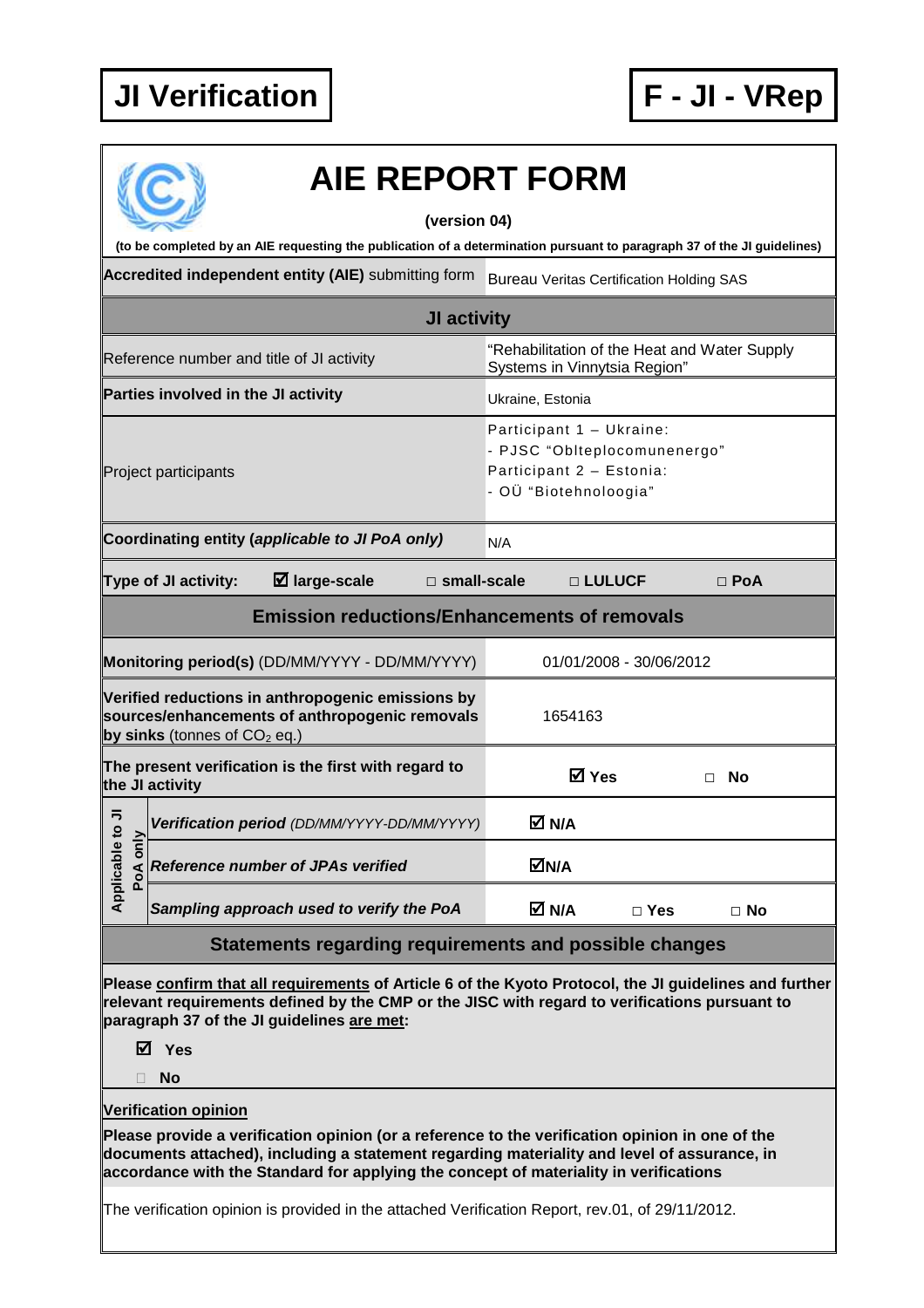| The project design was revised in the current<br>monitoring period, after the determination has<br>been deemed final                                                                                                                                                                                             |               | $\Box$ Yes   | M No      |
|------------------------------------------------------------------------------------------------------------------------------------------------------------------------------------------------------------------------------------------------------------------------------------------------------------------|---------------|--------------|-----------|
| If yes, please list all revisions to the project design<br>and express a determination opinion (or provide a<br>reference to an attached document containing the<br>required information)                                                                                                                        | M N/A         |              |           |
| If project design was revised in the current<br>monitoring period, please confirm that conditions<br>defined in JI guidelines (paragraph 33) are still met                                                                                                                                                       | M N/A         | $\sqcap$ Yes | $\Box$ No |
| If project design was revised in the current<br>monitoring period, please confirm that the changes<br>do not alter the original determination opinion                                                                                                                                                            | <b>Ø</b> N/A  | $\Box$ Yes   | $\Box$ No |
| If project design was revised in the current<br>monitoring period, please confirm that:                                                                                                                                                                                                                          |               |              |           |
| (a) Physical location of the project has not changed                                                                                                                                                                                                                                                             | M N/A         | $\Box$ Yes   | $\Box$ No |
| (b) If emission sources have changed, they are<br>reflected in an updated monitoring plan                                                                                                                                                                                                                        | M N/A         | $\Box$ Yes   | $\Box$ No |
| (c) Baseline scenario has not changed                                                                                                                                                                                                                                                                            | M N/A         | $\Box$ Yes   | $\Box$ No |
| (d) Changes are consistent with JI specific approach<br>or CDM methodology upon which the<br>determination was prepared for the project                                                                                                                                                                          | M N/A         | $\Box$ Yes   | $\Box$ No |
| The monitoring plan was revised in the current<br>monitoring period                                                                                                                                                                                                                                              | $\square$ Yes | ⊠No          |           |
| If yes, please specify for which technologies and measures<br>under each type of JPA the monitoring plan was revised<br>(applicable to JI PoA only)                                                                                                                                                              |               |              |           |
| The current revisions to the monitoring plan<br>improve the accuracy and/or applicability of<br>information collected, compared to the original<br>monitoring plan without changing conformity with<br>the relevant rules and regulations for establishing<br>monitoring plans                                   | M N/A         | $\Box$ Yes   | $\Box$ No |
| List of documents attached to the verification report form                                                                                                                                                                                                                                                       |               |              |           |
| Please attach relevant documents used in the verification process and mark below accordingly                                                                                                                                                                                                                     |               |              |           |
| <b>Verification report</b><br>☑                                                                                                                                                                                                                                                                                  |               |              |           |
| Written approvals by the Parties involved, if applicable<br>◻                                                                                                                                                                                                                                                    |               |              |           |
| <b>Other documents:</b><br>☑                                                                                                                                                                                                                                                                                     |               |              |           |
| Document listing all revisions to the project design, if applicable<br>$\Box$<br>Determination that the revisions to the project design, if applicable, do not alter the<br>□<br>original determination opinion and that the conditions defined by paragraph 33 of the<br>JI guidelines are still met            |               |              |           |
| Revised monitoring plan, if applicable<br>□                                                                                                                                                                                                                                                                      |               |              |           |
| Determination that the revisions to the monitoring plan, if applicable, improve the<br>❏<br>accuracy and/or applicability of information collected, compared to the original<br>monitoring plan without changing conformity with the relevant rules and regulations<br>for the establishment of monitoring plans |               |              |           |
| Sampling plan, if applicable (JI PoA only)<br>□                                                                                                                                                                                                                                                                  |               |              |           |
| ☑<br>Any other documents (please list): Emission reductions calculation spreadsheet                                                                                                                                                                                                                              |               |              |           |
| The AIE herewith declares that undertaking the verification for the JI activity referred to above<br>does not constitute a conflict of interest which is incompatible with the role of an AIE                                                                                                                    |               |              |           |

Г